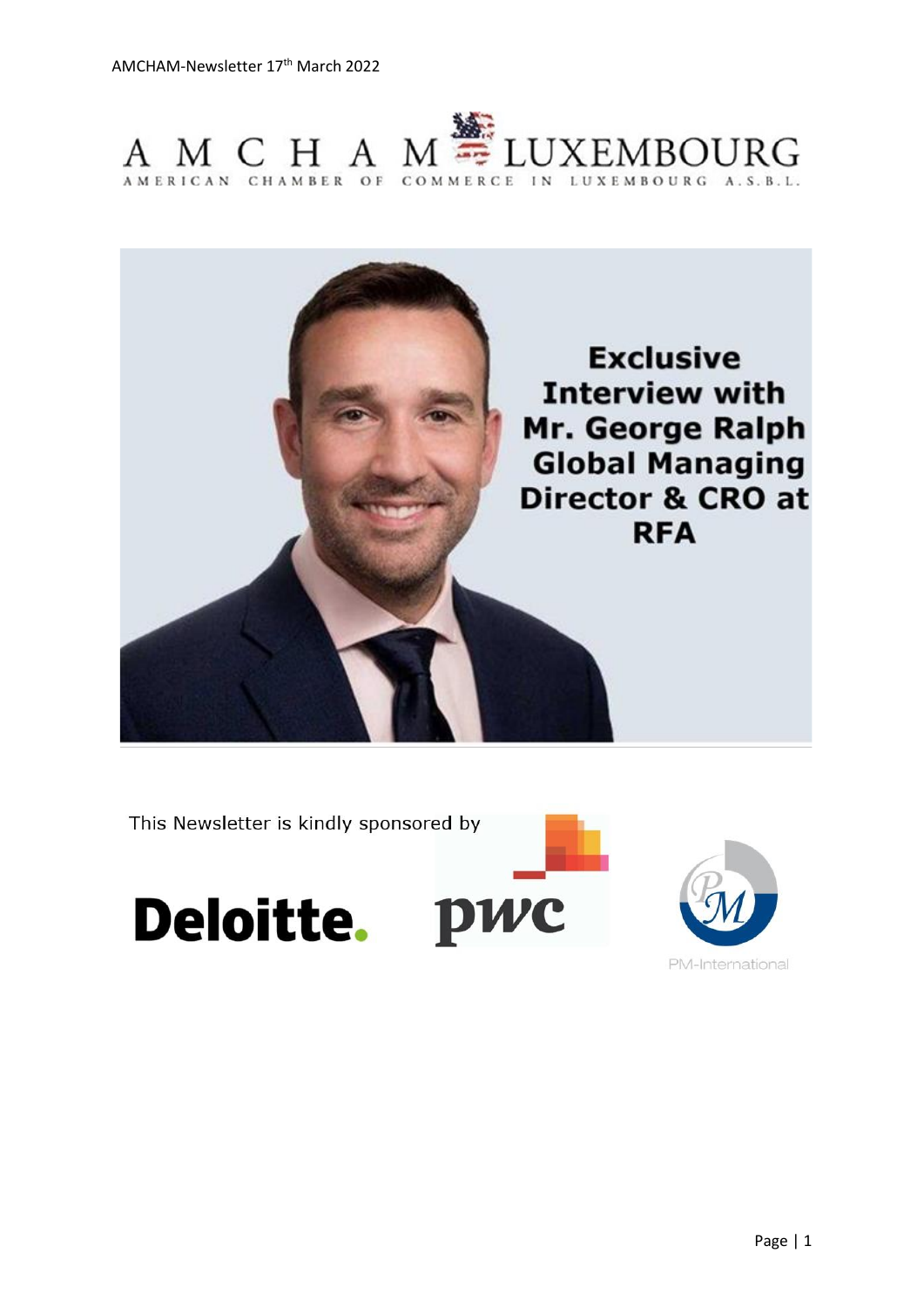

**A Message from our Chairman, Paul Schonenberg,**

**Read [here](https://send.lola.lu/t/d-l-flkluhk-tdxlhyduy-r/)**



**Exclusive Interview with Mr. George Ralph Global Managing Director & CRO at RFA**

**read [here](https://send.lola.lu/t/d-l-flkluhk-tdxlhyduy-y/)**



**Amcham's in Europe to buy Starlink terminals in Ukraine, read the Delano story [here](https://send.lola.lu/t/d-l-flkluhk-tdxlhyduy-j/) credit** *Natalie Gerhardstein Delano Magazine*

**Watch last week's video conference [here](https://send.lola.lu/t/d-l-flkluhk-tdxlhyduy-t/)**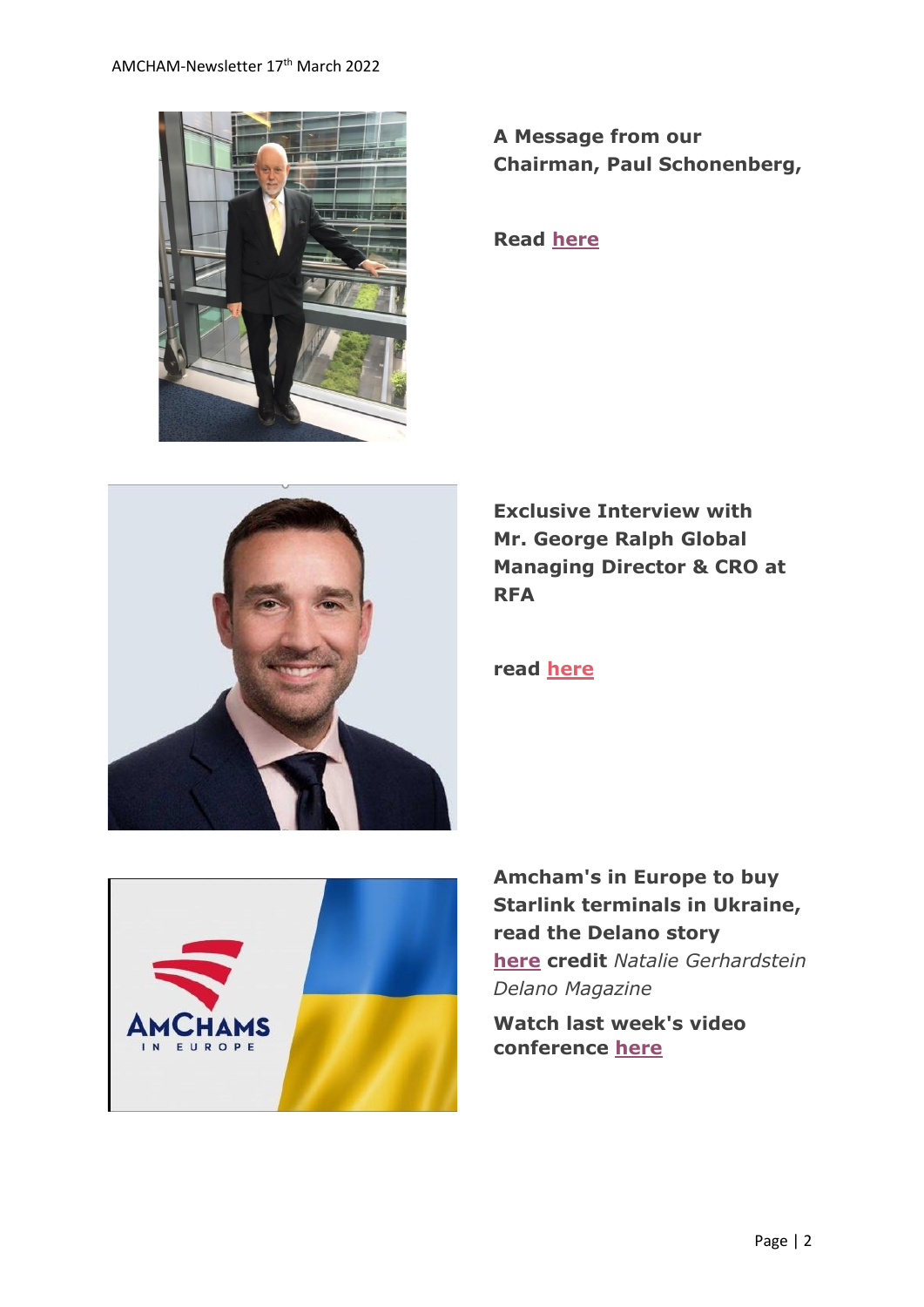

## **FRAGOMEN**

**Latest Covid Check rules from a legal point of view, read from Allen & Overy [here](https://send.lola.lu/t/d-l-flkluhk-tdxlhyduy-i/) From the Government [here](https://send.lola.lu/t/d-l-flkluhk-tdxlhyduy-d/)**

**Immigration update: Ukraine crisis and what companies in Luxembourg need to know [Here](https://send.lola.lu/t/d-l-flkluhk-tdxlhyduy-h/)**

**Crisis management PDF [Here](https://send.lola.lu/t/d-l-flkluhk-tdxlhyduy-k/)**

# **Russia-Ukraine Crisis:**

Resources and crisis management pointers for employers



**We have prepared a useful list for Ukraine Nationals arriving in Luxembourg. Read [here](https://send.lola.lu/t/d-l-flkluhk-tdxlhyduy-u/)**



**Are you hosting a Ukrainian family? Here are some really useful slides with basic needs translated into English [here](https://send.lola.lu/t/d-l-flkluhk-tdxlhyduy-o/)**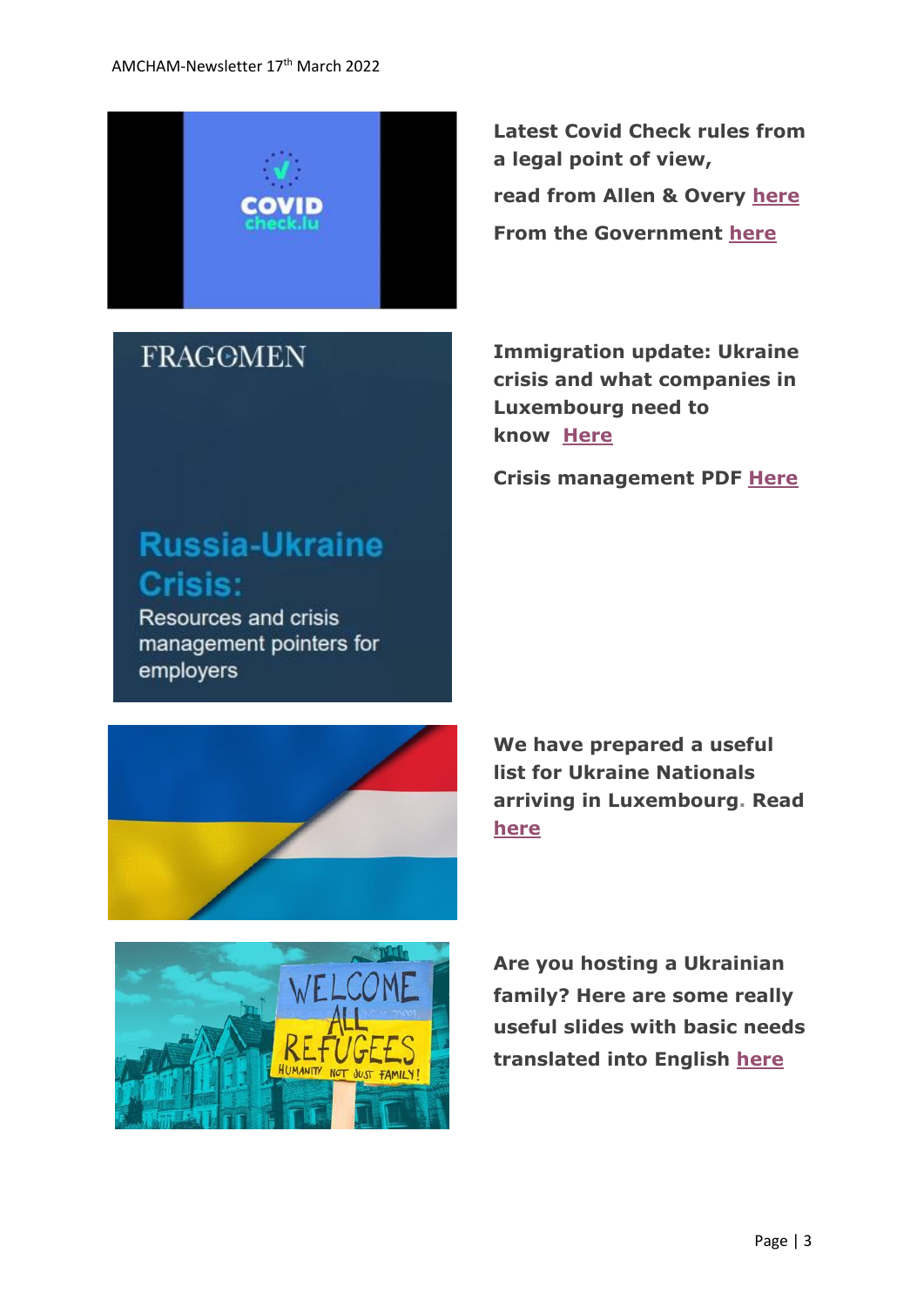

**International School of Luxembourg - Virtual Lower School Open house**

**More details [here](https://send.lola.lu/t/d-l-flkluhk-tdxlhyduy-b/)**



**What's Worrying the World in 2022 - Global Risk Report from Marsh-**

**Read [here](https://send.lola.lu/t/d-l-flkluhk-tdxlhyduy-n/)**



**St Patrick's Day and all things Irish**

**Check out traditional pubs, music sessions, Gaelic football and hurling events all year round, plus a guide to what's on for St Patrick's Day**

**Read the LuxTimes article [here](https://send.lola.lu/t/d-l-flkluhk-tdxlhyduy-p/)**

**City Savvy Luxembourg has it all planned out for tonight, Thursday 17th March, read [here](https://send.lola.lu/t/d-l-flkluhk-tdxlhyduy-x/)**

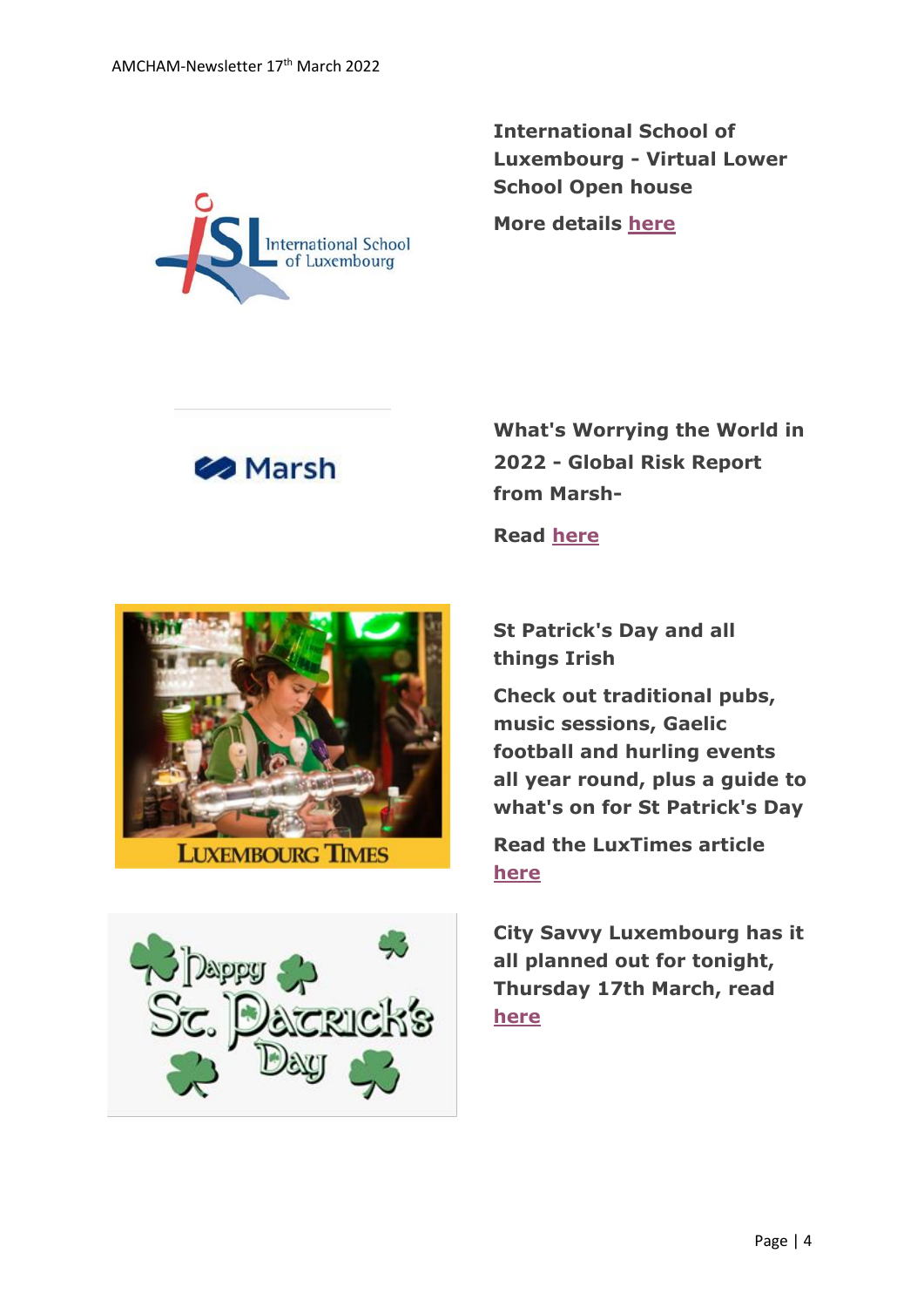





**Are you new to Luxembourg? Read the Securex welcome pack [here](https://send.lola.lu/t/d-l-flkluhk-tdxlhyduy-m/)**

#### **Profiling our AMCHAM Members**

Each week AMCHAM will highlight a few affiliated companies that we are proud to call our members.

#### **Click [here](https://send.lola.lu/t/d-l-flkluhk-tdxlhyduy-c/)**

**Going into First year since the launch of the Amcham Member Benefits club, check out our web page [here](https://www.amcham.lu/amcham-benefits-club/)**

**Want to join the AMBC but you're not a member? Join [here](https://www.amcham.lu/amcham-benefits-club/ambc-card-for-non-members/)**

**New Partners [here](https://www.amcham.lu/newsletter/new-mbc-partners-10th-march-2022/)**

### **BOBOTIE – A CLASSIC SOUTH AFRICAN RECIPE**

... rich, savory, spicy, aromatic, and zingy. A comforting meal, full of the flavors of Africa!

**Recipe [here](https://send.lola.lu/t/d-l-flkluhk-tdxlhyduy-z/)**

*Upcoming Events*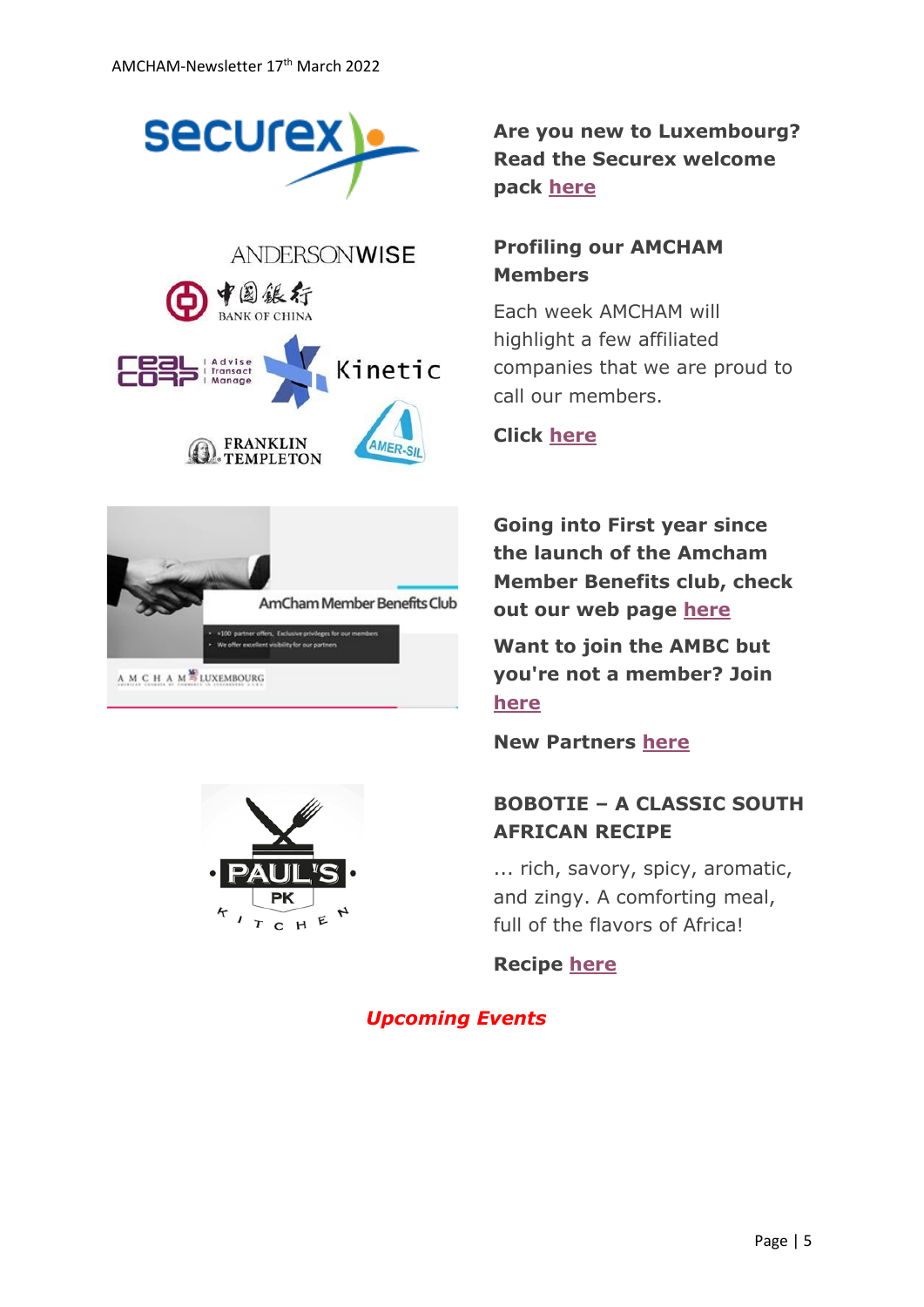

**ABAL Lunch introducing the American Ambassador to Luxembourg, Thomas M. Barrett March 21st, 2022**

 **12:00 - 14:00**

**Reserve your Seat [here](https://send.lola.lu/t/d-l-flkluhk-tdxlhyduy-v/)**



**ABAL Lunch with Fabrice Testa -Author, "Super Entrepreneurship Decoded"**

 **April 4th, 2022 12:00 – 14:00 Reserve your seat [here](https://www.amcham.lu/events/abal-lunch-with-fabrice-testa/)**



**ABAL Lunch with Philipp Mössner of GSK, "Cannabis Legalization and its impact on the Luxembourg Financial Centre"**

 **April 25th, 2022 12:00 - 14:00**

**Reserve your seat [h](https://send.lola.lu/t/d-l-flkluhk-tdxlhyduy-s/)[ere](https://send.lola.lu/t/d-l-flkluhk-tdxlhyduy-g/)**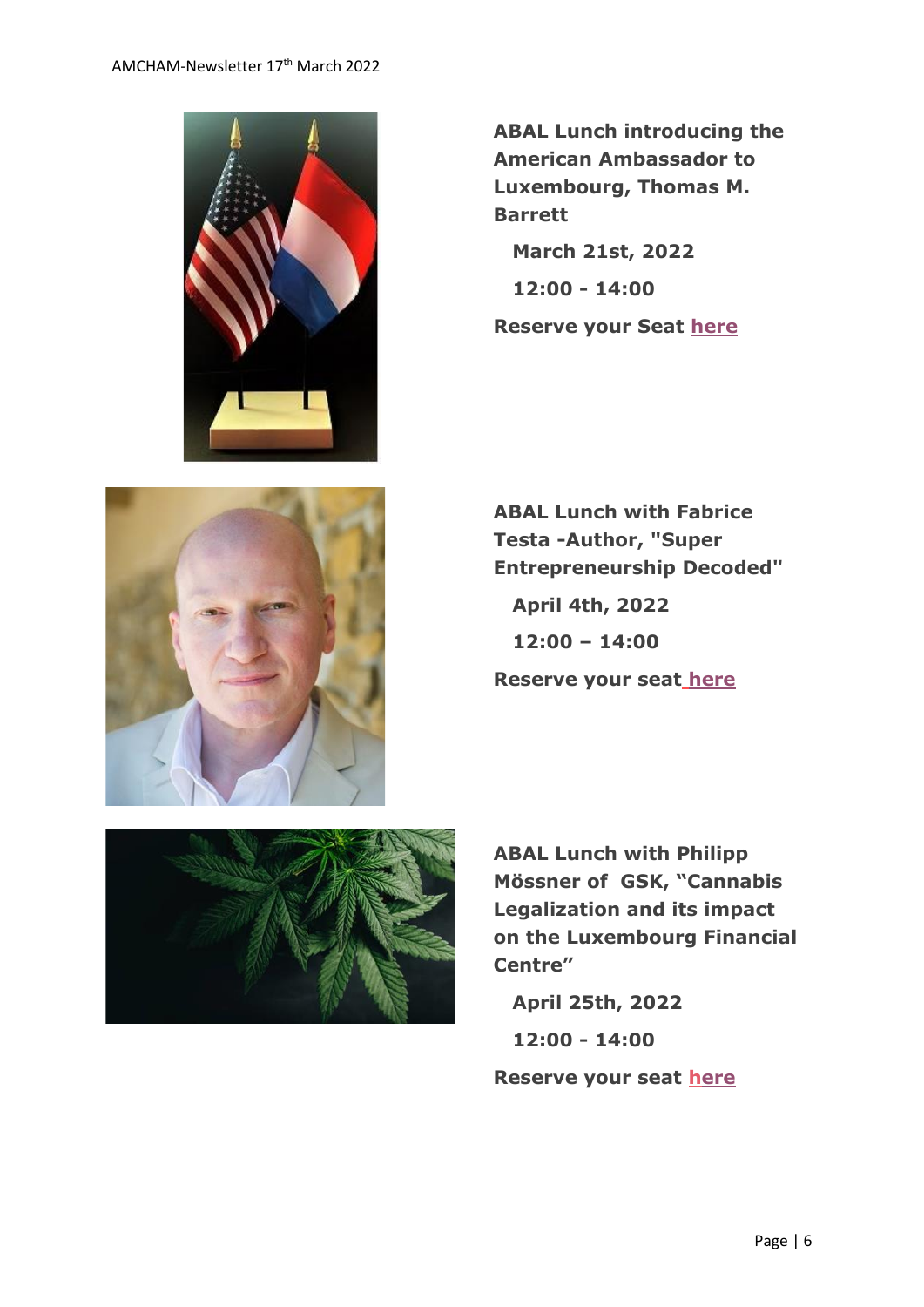#### AMCHAM-Newsletter 17<sup>th</sup> March 2022



**ABAL lunch with Patrick Meyer, Architect-Urbanist "Impact of the pandemic on the workplace development where will the journey be taking us?"**

 **May 2nd, 2022 12:00 - 14:00 Reserve your seat [here](https://send.lola.lu/t/d-l-flkluhk-tdxlhyduy-w/) Take the Online Survey [here](https://send.lola.lu/t/d-l-flkluhk-tdxlhyduy-jl/)**

**ABAL Lunch with Ryan Bond, Head of Climate and Sustainability Insurance Innovation at Marsh. "Everything you need to know about Renewable Energy"**

 **May 16th, 2022**

 **12:00 – 14:00**

**Reserve your seat** *[here](https://send.lola.lu/t/d-l-flkluhk-tdxlhyduy-jr/)*

**Amcham Thanksgiving 2022 Reservations are open for Sponsored & Corporate tables.** 

**Contact [here](mailto:daniel@amcham.lu)**

**Introducing our new Members:**

**Click [here](https://send.lola.lu/t/d-l-flkluhk-tdxlhyduy-jy/)**